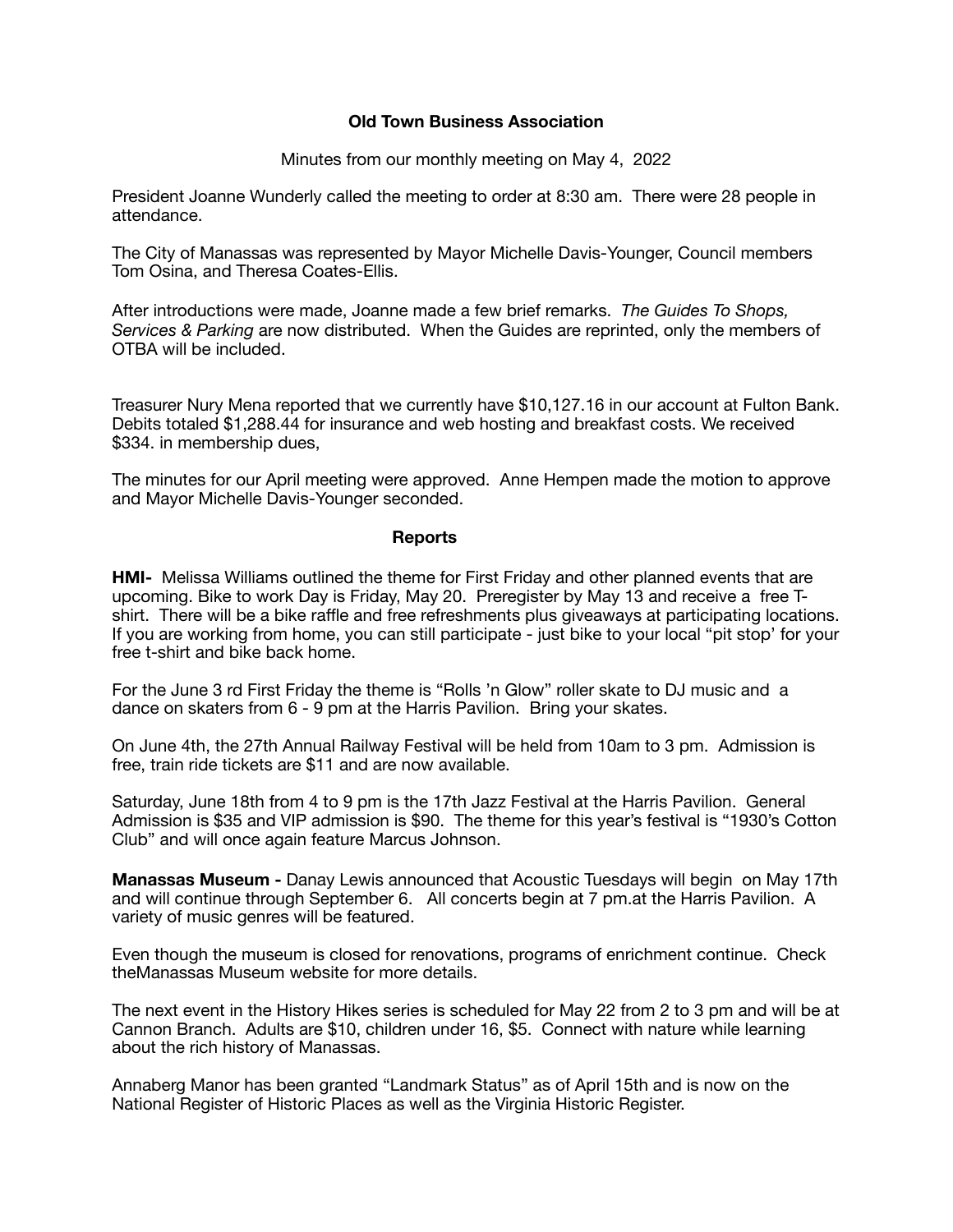# **ARTfactory -** no report

**Hylton Performing Art Center** - Tionge Johnson said that the upcoming American Festival Pops Orchestra performance on Saturday, May 14th will feature music from "Broadway's Best". Guest artist will be Lisa Vroman, an American Lyric Soprano and stage actress. The concert will also mark the retirement of Maestro Anthony Maiello, the Conductor and Artistic Director since the orchestra's inception..

The '22 - '23 Hylton Performing Arts Center Seasonal Calendar of events was also available.

**VETPar** - The banners honoring Manassas Veterans will be put up the middle of May. There are 12 banners honoring our local veterans' service.

Kristin Perper spoke about the upcoming WWII Brides' window display that is being planned. Several wedding dresses from that era have been secured from local residents.

There will also be bell ringing on Memorial Day at the Freedom Museum.

Plans are being made to host a "Sock Hop' later on in the year.

**Manassas City Government -** Mayor Michelle Davis-Younger said that the Volunteer Reception to honor and thank the many volunteers who volunteer with the City will be at the Hylton on Tuesday, May 11.

In celebration of the 150th anniversary of Manassas, the City would like residents to post videos> Topics suggested are: Why you moved to Manassas? How has the City changed since moving here? Tell why you like living in your neighborhood. Information about this can be found on the City's website: visitmanassasva.gov.

Mayor Davis-Younger was recently at the White House Rose Garden with other local and metro area officials and spoke briefly about her experience.

**Featured Speaker** - Lt. Andrew Brooks introduced the newly formed downtown unit consisting of six officers. The unit will be primarily in the Old Town business and residential areas when on duty. Their focus is patrolling during events and establishing relationships with area businesses.

The six officers are:

Officer Ana Brown Officer Alisa Dranko Officer Ethan Eustace Officer Kimberly Vallejos Officer Steve Shillingburg Officer Faisal Stanikzai

Detective Luis Armas, who was honored as Officer of the Year was not able to join us for our meeting.

## **What's New In Your Business**

The return of the Viking Festival is scheduled for the weekend. The festival in the past, generated a lot of interest and attendance was strong.